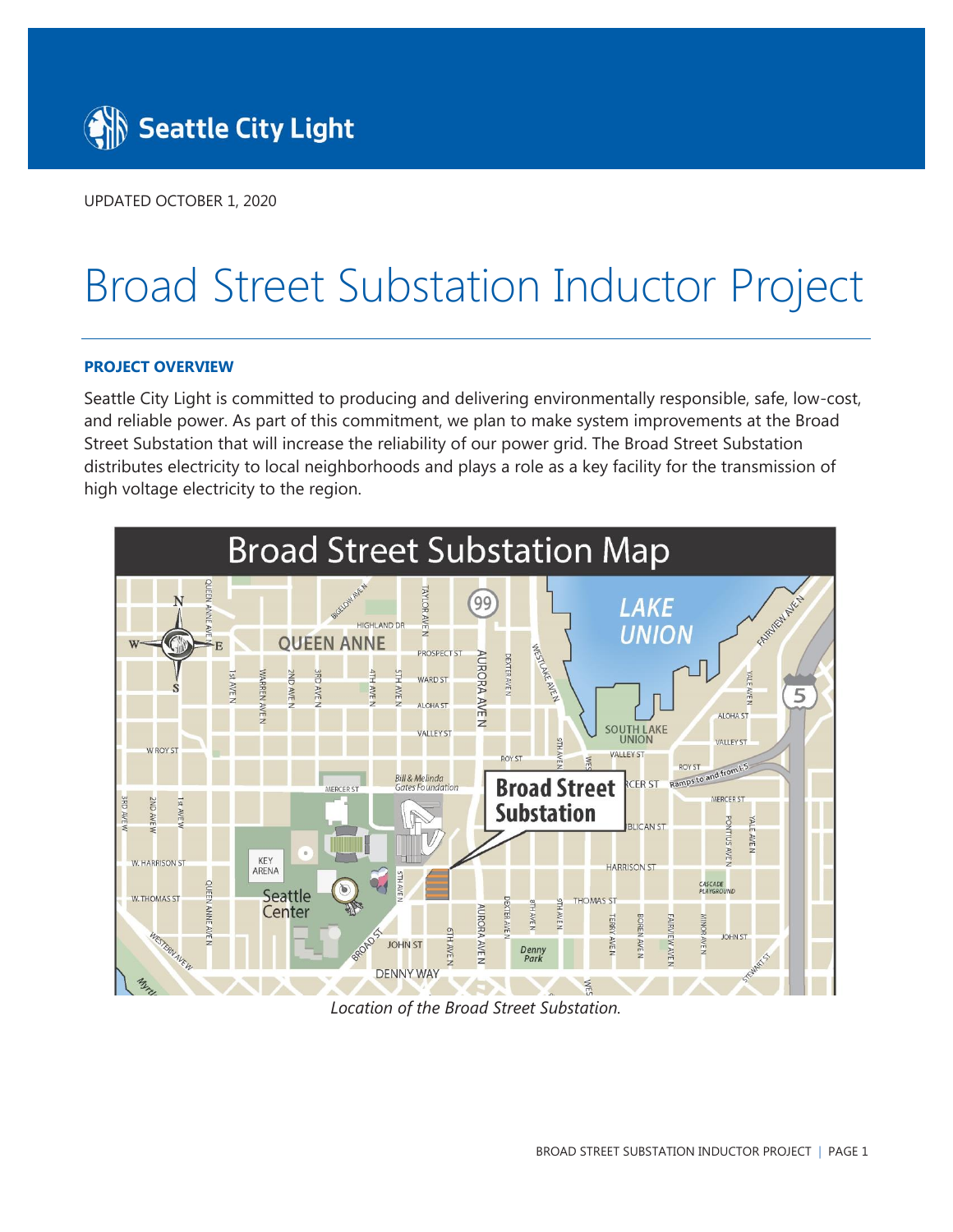The grid in our area is an important part of the greater region's electrical grid. Working in conjunction with the Denny Substation, the improved Broad Street Substation will more reliably deliver power to customers.

| <b>NEED FOR IMPROVEMENT</b>                                                                                                                                                                                                                                                                                                                                                                                                                                 | <b>NEW EQUIPMENT</b>                                                                                                                                                                                                                                                                                                                                                             |
|-------------------------------------------------------------------------------------------------------------------------------------------------------------------------------------------------------------------------------------------------------------------------------------------------------------------------------------------------------------------------------------------------------------------------------------------------------------|----------------------------------------------------------------------------------------------------------------------------------------------------------------------------------------------------------------------------------------------------------------------------------------------------------------------------------------------------------------------------------|
| Since the early 2000s, the transfer of electricity<br>around the Puget Sound area has sometimes<br>been limited due to congestion in this grid.<br>Working together with the new Denny<br>Substation, the new equipment at the Broad<br>Street Substation will help to reduce congestion<br>on the regional grid and upgrade the reliability<br>of the electrical transmission system, lessening<br>the risk of region-wide power outages in the<br>future. | The new equipment at the Broad Street<br>Substation will include the installation of<br>inductors, which are electrical wire coils through<br>which electric current passes. When installed on<br>a transmission line, the inductor limits the flow<br>of electricity on the transmission line, which<br>balances the electrical load that travels through<br>the regional grid. |
|                                                                                                                                                                                                                                                                                                                                                                                                                                                             |                                                                                                                                                                                                                                                                                                                                                                                  |
| <b>BENEFITS</b>                                                                                                                                                                                                                                                                                                                                                                                                                                             | <b>FUNDING</b>                                                                                                                                                                                                                                                                                                                                                                   |
| The improvements at the Broad Street<br>Substation will benefit our community and City<br>Light's customers.<br>They will:                                                                                                                                                                                                                                                                                                                                  | Bonneville Power Administration, Puget Sound<br>Energy and Seattle City Light are equally<br>responsible for covering the costs of the Broad<br>Street Substation Inductor Project.                                                                                                                                                                                              |
| Increase system-wide reliability<br>$\bullet$                                                                                                                                                                                                                                                                                                                                                                                                               |                                                                                                                                                                                                                                                                                                                                                                                  |

# **DESIGN OPTIONS**

Seattle City Light evaluated two options for the installation of new electrical equipment based on their technical and engineering merits, costs, long-term benefits and flexibility. Both options were also reviewed by federal, state and local agencies to make sure they comply with its requirements and regulations.

The preferred option would expand the substation beyond its current fence line at its northwest corner. This option provides sufficient space for the new equipment and provides flexibility for future improvements. City Light also considered installing the new equipment within the existing substation fence line but determined that it would be technically infeasible, constrain future improvements, and require installation of new equipment above the current fence height.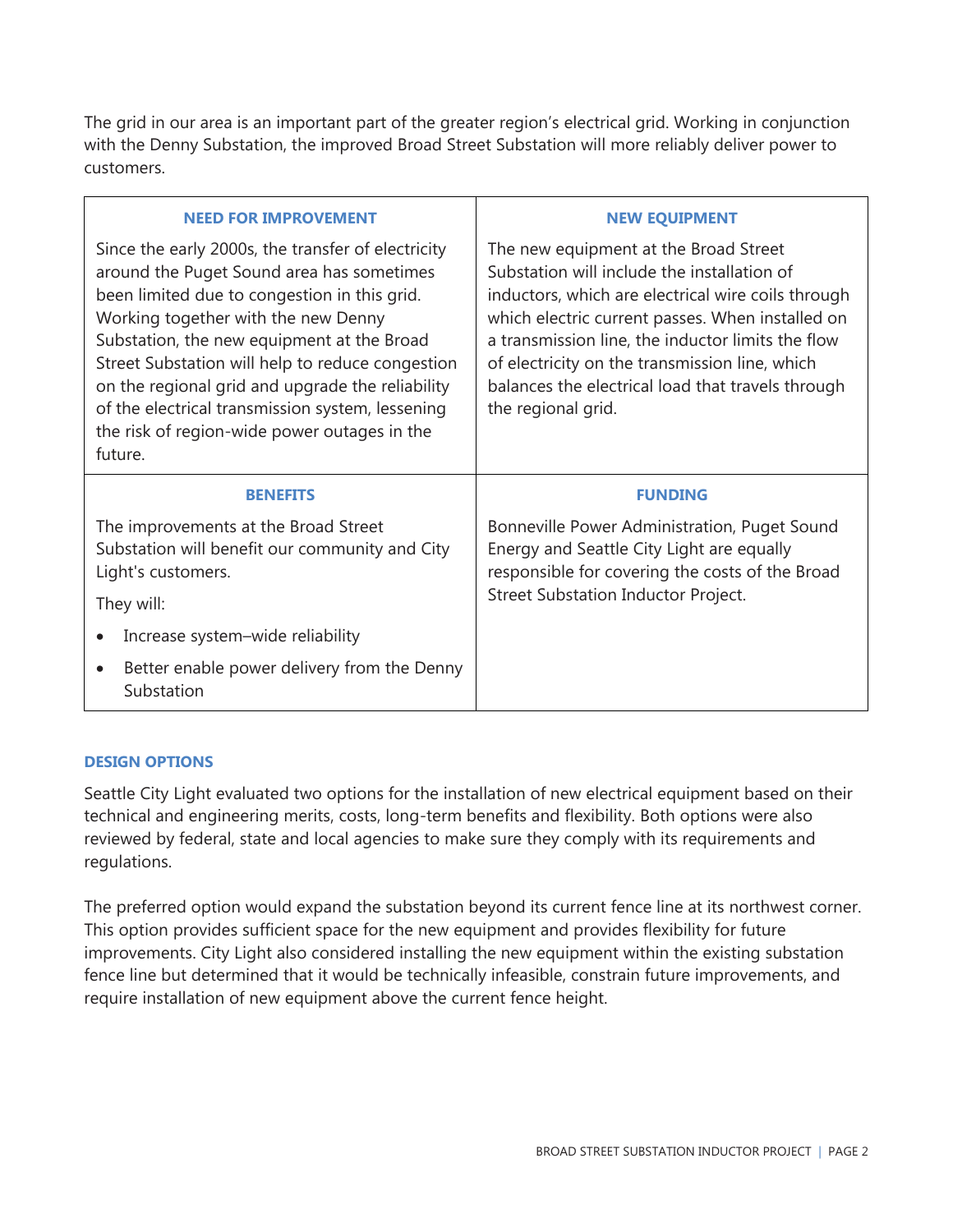

The preferred option requires the vacation of a portion of Broad Street near Harrison Street and Taylor Avenue N. As a result of the Alaskan Way Viaduct Replacement Project, a section of Broad Street between Mercer Street and 5th Avenue N has been permanently closed in order to reconnect the street grid across Aurora Avenue N. The Broad Street closure at Taylor Avenue N and Harrison Street effectively made a small triangular area at the northwest corner of the substation available for the new equipment. The area is large enough to accommodate the new equipment and City Light has designed the improvements to fit within that area and to integrate with the rest of the substation.

**Street vacation** refers to the process whereby a property owner (in this case, City Light) petitions City Council to acquire adjacent street right-of-way for use other than as a public roadway. For this project, the portion of Broad Street proposed for street vacation is a permanently closed road that is no longer in use and would be used for substation expansion.

The result of street vacation would be the transfer of ownership of a 4,303 square foot, triangle-shaped portion of Broad Street (near Harrison Street and Taylor Avenue N) from the Seattle Department of Transportation (SDOT) to Seattle City Light.